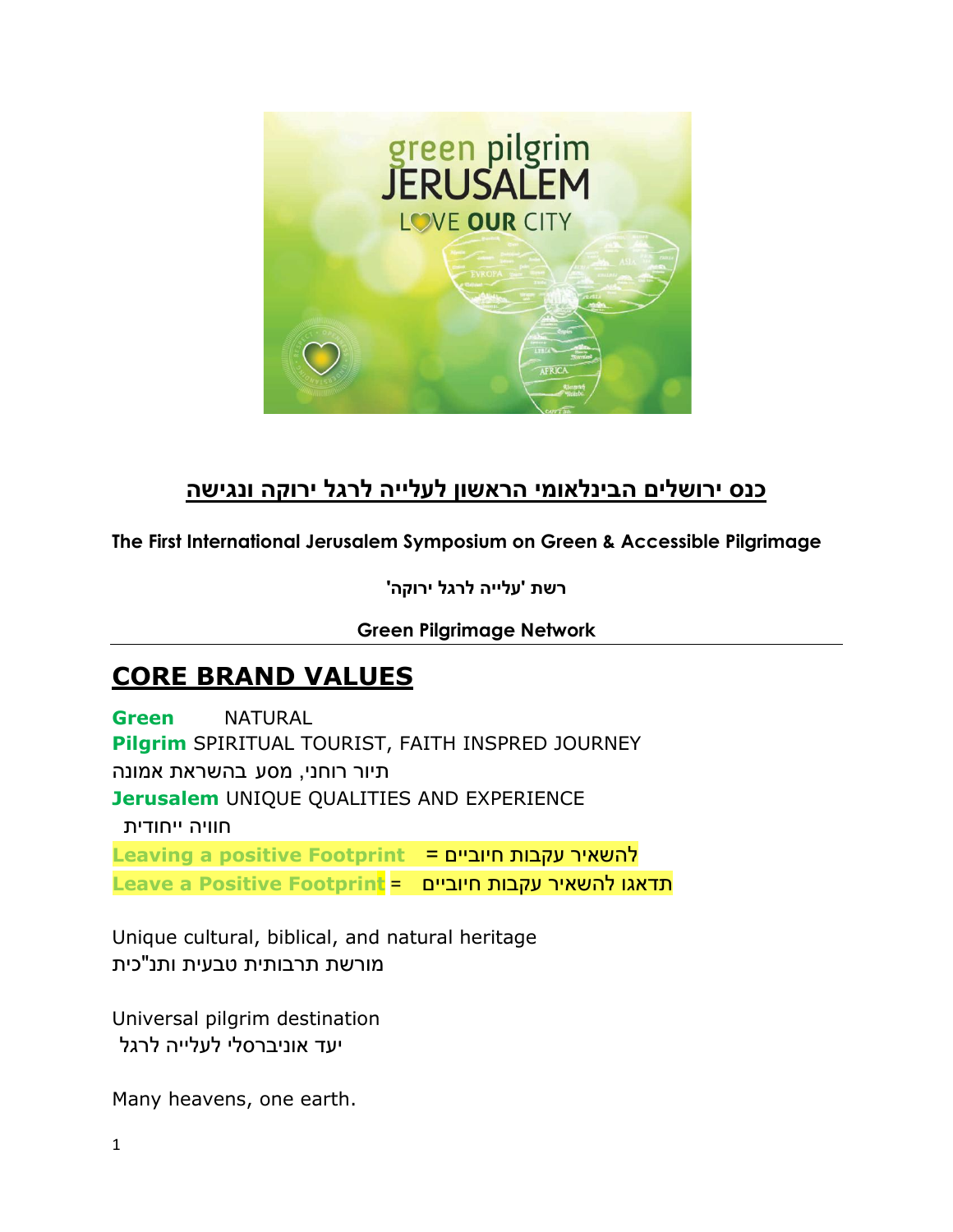## **Terminology- key words, buzzwords and soundbites**

 פורום כלל עולמי global forum

שותפות עלייה לרגל ירוקה ברחבי העולם global green pilgrim partnership

civil society movement תנועה של חברה אזרחית שותפות

partnership

מקום מפגש

meeting place

שותפות

Partnership

מקום מפגש

meeting place

alliance

רשת

network

interface peer exchange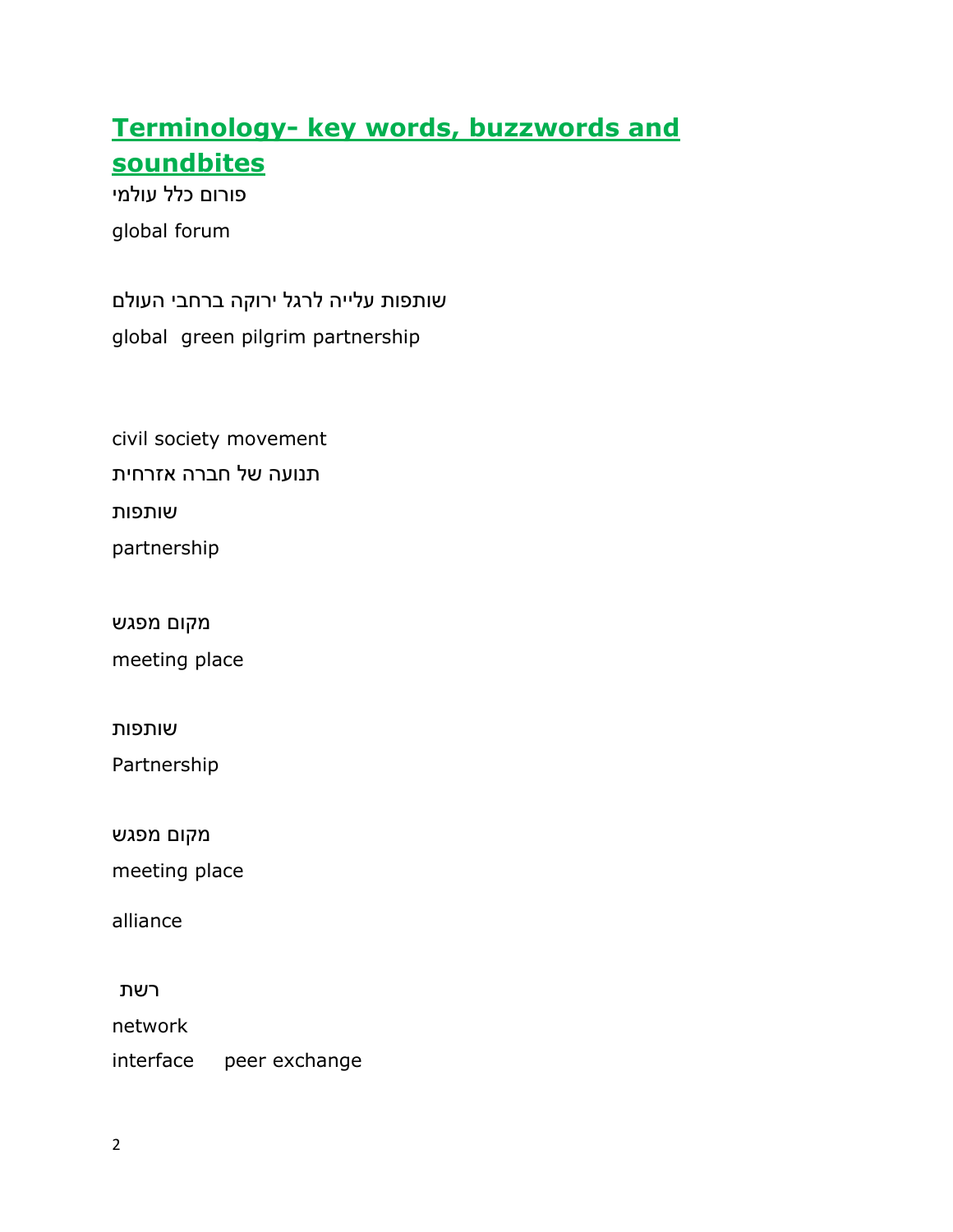מסע בהשראת אמונה

"Aliyah l'Regel" - an ascent on foot faith-inspired journey

### חוויית המסע כחלק בלתי נפרד של העלייה לרגל

the beauty of the journey as an integral part of the pilgrimage

ענווה מקודש קדושה Sanctity holy sacred humility

נופי מורשת heritage landscape

חופש פולחן שוויוני סובלנות הוגנות Equity tolerance egalitarian freedom of worship

זהות רבת פנים שיח בין-דתי Interfaith dialogue triple identity

הרשת לעלייה לרגל ירוקה היא רעיון הטומן בחובו גדלות ופשטות כאחד. עלייה לרגל אינה רעיון חדש, אך שותפות כלל עולמית בין ערי עלייה לרגל היא מושג חדשני לגמרי, המציב יעדים של קיימות עירונית מצד אחד ושל שיח בין-דתי מאידך.

תיירות אקולוגית ורוחנית עולה לרגל ירוק green pilgrim spiritual ecological tourist

מטייל ידידותי לסביבה אתיקה של עלייה לרגל ירוקה

green pilgrimage ethic eco-friendly traveler

טביעת רגל חיובית בעל מודעות סביבתית environmentally-conscious positive footprint

 ייפוי פעילות סביבתית שימור conservation environmental action beautification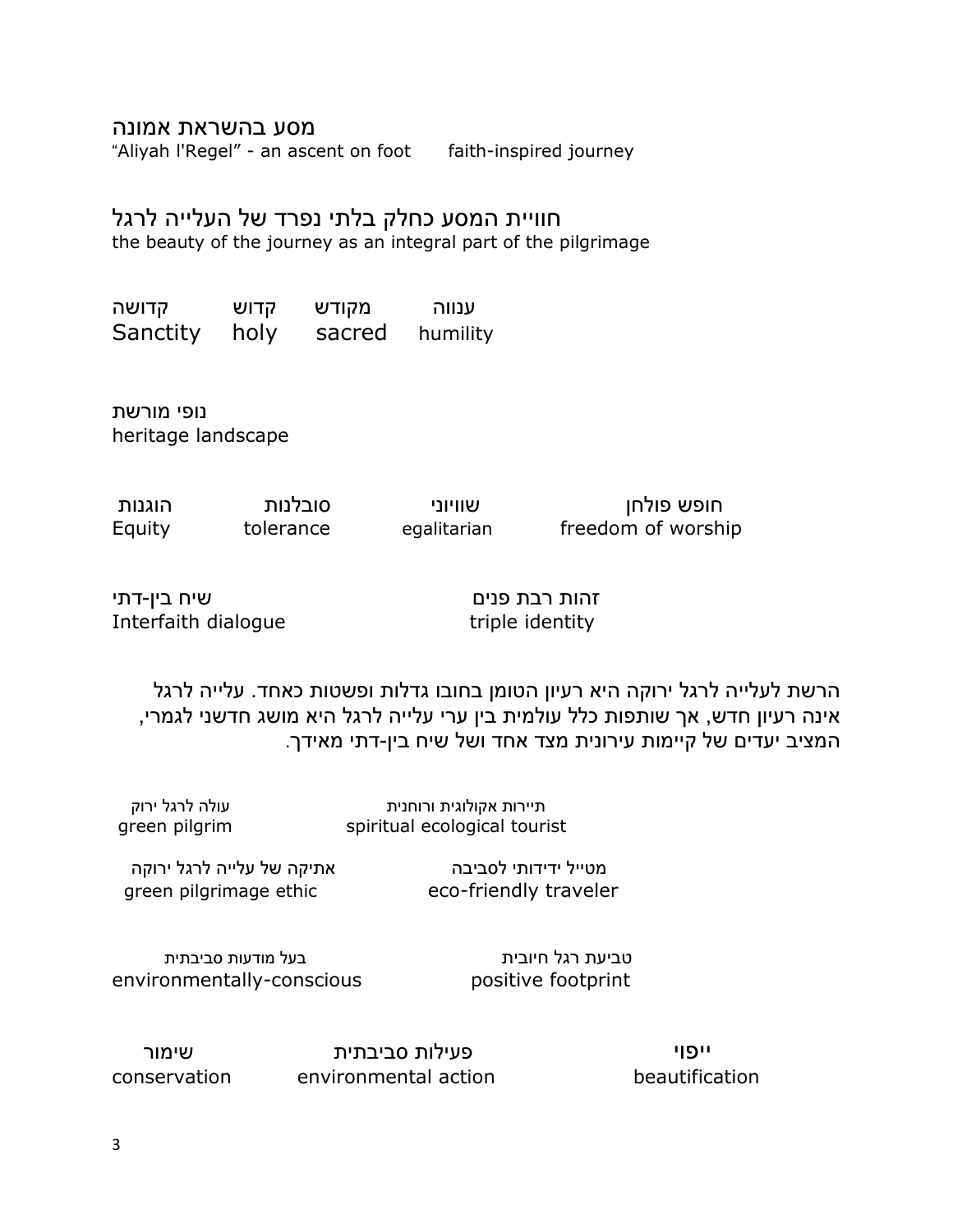להזין לשמר preserve nurture

| מקיים<br>מקומית<br>sustainable | עמיד | קיימת עירונית                  | קיימת ברמה                 |
|--------------------------------|------|--------------------------------|----------------------------|
|                                |      | resilient urban sustainability | local-level sustainability |

תשתית חכמה כלכלה עירונית מקיימת פיתוח מקיים sustainable development green urban economy smart infrastructure

אנשים בעלי מוגבלויות נגיש accessible people with disabilities

Environmental wisdom and ethics wise stewards of creation

שומרי הסף של הבריאה חוכמה ואתיקה סביבתית

סדר יום סביבתי עדכני\בן זמננו סטנדרטים אתיים ירוקים green ethical standards contemporary environmental agenda

הפחתת גזי החממה המגוון הביולוגי שימוש יעיל במשאבים resource-efficient bio-diverse low-carbon

הרי הקודש העיר ירושלים City of Jerusalem holy mountain

## **Words not to use**

הר - Mount עירייה - Municipality ארגון - Organization שלום - Peace התחדשות - Renewal דת – Religion GD נכה - Handicapped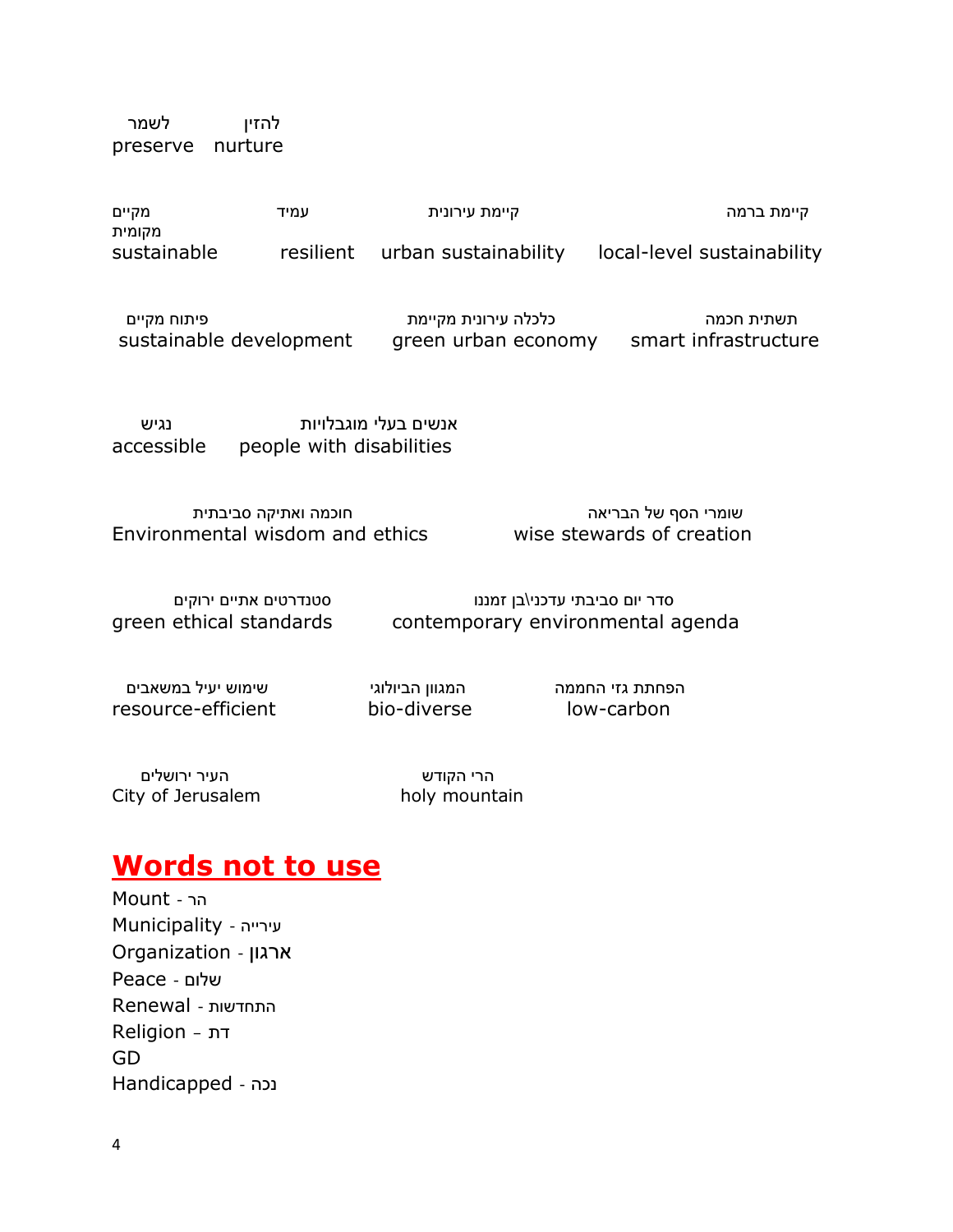# **Sound bites**

"Pilgrimage and tourism differ in terms of the direction of the journey undertaken. The pilgrim and the pilgrim-tourist peregrinate towards the socio-cultural center while the traveler and the traveler-tourist move in the opposite direction."  $1$ 

Erik Cohen, (1992).

"Whoever has not seen Jerusalem in its glory never saw a really fine city….ten measures of beauty were given to the world; nine of them went to Jerusalem, and one of them was shared by everywhere else."<sup>1</sup>

Babylonian Talmud (B.T.), *Sukkah, 52a.*

"Green Pilgrims worldwide will lead the way

for all travelers to leave a positive footprint on Earth."

Naomi Tsur

עולי הרגל הירוקים מכל רחבי העולם יסללו את הדרך לכל יושביו וישאירו טביעת רגל חיובית על פני "האדמה"

"The Green Pilgrimage Network is an idea which is at once both grand and simple. There is nothing new in pilgrimage, but a global pilgrim partnership is entirely new. It sets goals for urban sustainability on the one hand, and interfaith synergy on the other."

Naomi Tsur

 $\overline{\phantom{a}}$